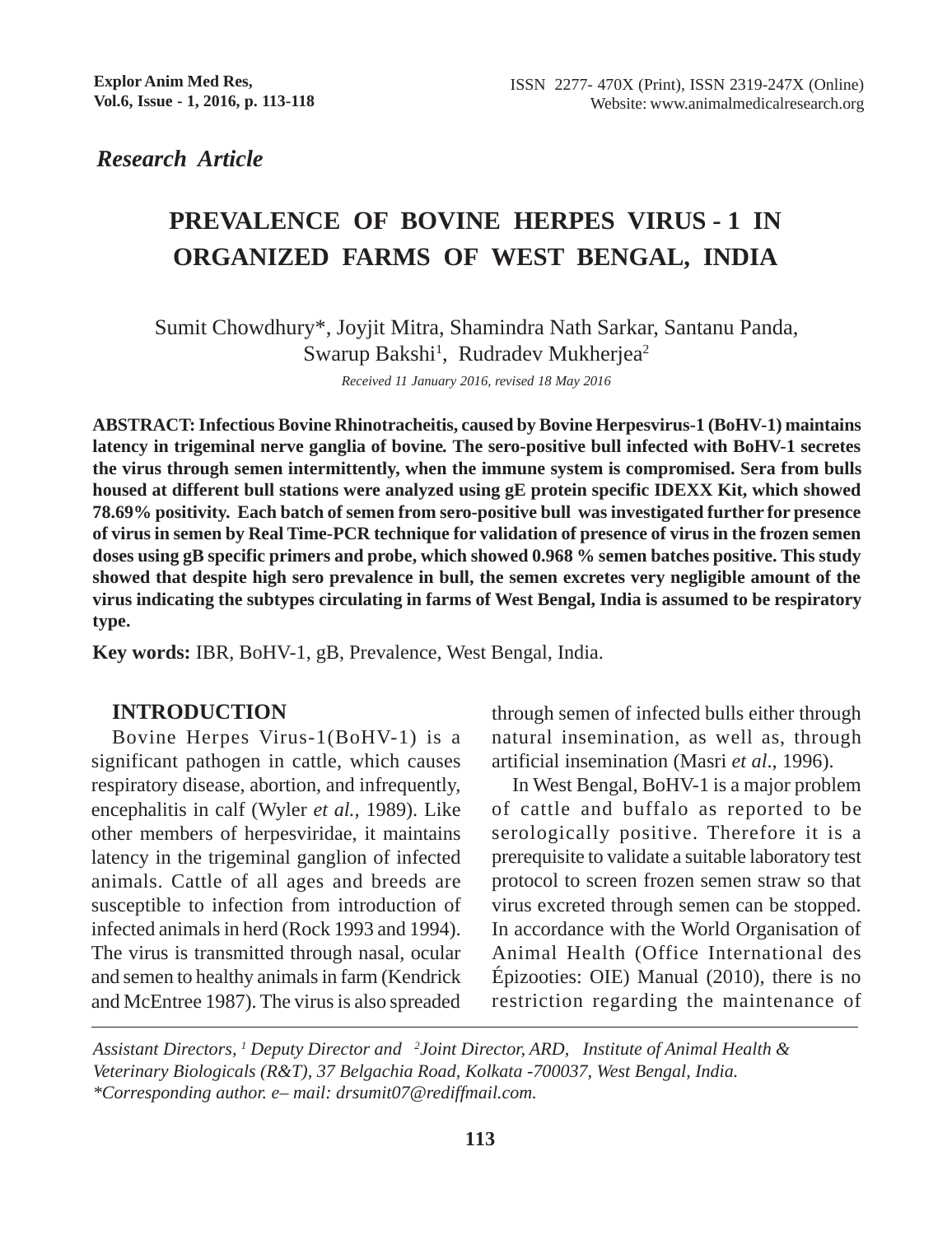BoHV-1 sero-positive bulls in semen stations but it is mandatory for screening of BoHV-1 in each batch of semen from these bulls for distribution of frozen semen in field . The routine method for detection of BoHV-1 in bovine semen is virus isolation in cell culture is one of the prescribed tests of the OIE for international trade. However, this method has limitations, such as sensitivity, time and cost. Hence, in the present study, we performed real time PCR by amplifying gB gene of BoHV-1 to estimate prevalence of BoHV-1 in the semen of IBR-sero positive bulls as per OIE guideline.

## **METERIALS AND METHODS Collection and processing of serum**

 Blood samples were collected aseptically in evacuated collection tubes (VAKU-8) from different age group of breeding bulls from different frozen semen bull station farms of West Bengal, India during 2015-2016. We used single container for single animal to prevent cross contamination. After collection blood samples were kept for 3 hours in room temp for clotting and getting maximum volume of serum. After that the blood samples were kept at 4°C over-night for serum separation. Finally sera were separated and poured in serum vials under the laminar hood and were kept at -24°C for further study.

### **Competitive ELISA against gE glycoprotein**

Competitive ELISA was performed for detection of antibody against gE glycoprotein of BoHV-1, as per manufactures' protocol (IDEEX KIT, Switzerland). First, the antigen coated plate was removed from the pouch and all the reagents and plate are brought to room temperature ( $18^{\circ}$ -25 $^{\circ}$ C). Then sample position were recorded in the X check software using relevant template. Thereafter 50 µl of the sample diluent was added to each well by pipette along with 50 µl negative control and 50 µl positive controls in duplicate in appropriate wells. Fifty micro litre samples in duplicate were added in rest of the wells. Then the plate was incubated for 12-18 hours at 18°C-26°C under tightly sealed condition in a shaking incubator to avoid any evaporation. After that each well was washed with 300 µl of wash solution for five times and the plate is firmly tapped onto absorbent material to remove residual wash fluid from each well. Thereafter 100 µl of conjugate was dispensed into each well. After that the plate was incubated for 30 minutes at room temperature (18-25 °C). Then wells were washed with 300 µl of wash solution five times as mentioned above. Then 100 µl of TMB substrate solution was dispensed into each well. After that the plate was incubated for 10 minutes at room temperature (18-25 °C) in dark. Then 100 µl of stop solution was dispensed into each well to stop the reaction. Finally, the absorbance is measured at 650 nm and the result was analysed using X Check software.

#### **Real Time PCR for detection of BoHV-1**

 Extraction of DNA from semen samples: Two frozen semen straws from each batch of sero-positive bulls were processed. Duplicate PCR amplifications were carried out in duplicate for each DNA preparation to ensure detection of DNA in samples containing low levels of virus. The reaction was performed in a single tube by adding the following components in a screw top 1.5 ml tubes: Chelex 100 sodium (Sigma) (10% w/v in distilled deionised water)  $100 \mu l$ , Proteinase K  $(10 \text{ mg}/$ ml, Sigma) - 11.5 µl, DL-Dithiothreitol (1 M,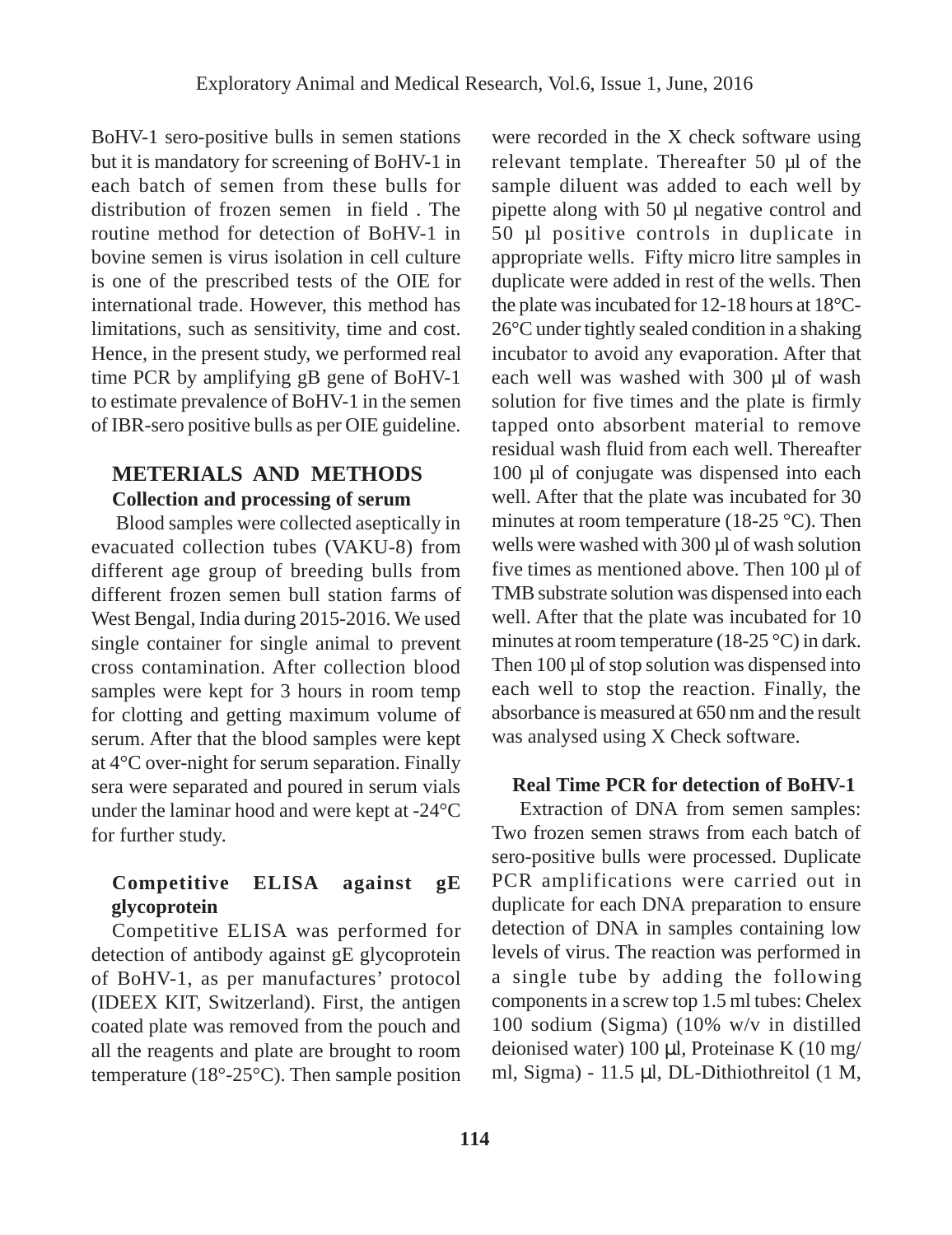**Table 1. Prevalence of BoHV-1 virus, as detected by serology and Real Time PCR in West Bengal.**

| <b>Parameters</b>       | Competitive ELISA (gE)  |                                  |       | <b>Real Time PCR</b>    |                                  |         |
|-------------------------|-------------------------|----------------------------------|-------|-------------------------|----------------------------------|---------|
|                         | Total no.<br>of animals | Total no. of<br>positive animals | (% )  | Total no. of<br>batches | Total no. of<br>positive batches | $(\% )$ |
| <b>Organized Farm-1</b> | 27                      | 24                               | 88.89 | 1706                    | 14                               | 0.82    |
| <b>Organized Farm-2</b> | 118                     | 88                               | 74.57 | 673                     | 09                               | 1.36    |
| Organized Farm-3        | 113                     | 91                               | 80.53 | 409                     | 05                               | 1.22    |
|                         | 258                     | 203                              | 78.69 | 2788                    | 27                               | 0.968   |

**Table 2. Primers and Probe used for detection of BoHV-1 by Real Time PCR.**

| Sl. No | Name of the<br>primer/probe<br>for gB gene           | Sequence $(5^3-3^3)$  | <b>Binding position</b><br>on BoHV-1<br>genome | <b>Product</b><br>Size (bp) |
|--------|------------------------------------------------------|-----------------------|------------------------------------------------|-----------------------------|
|        | <b>Forward Primer</b>                                | TGTGGACCTAAACCTCACGGT | 57499-57519                                    |                             |
| 2.     | Reverse Primer                                       | GTAGTGTCGTCGAGCAGACCC | 57595-57575                                    | 97                          |
| 3.     | Taq Man Probe<br>$5$ <sup>EAM &amp;</sup><br>3'TAMRA | AGGACCGCGAGTTCTTGCCGC | 57525-57545                                    |                             |

Sigma) - 7.5 µl, Nuclease-free water - 90 µl, Semen sample -  $10 \mu l$ . Then the components were mixed by pipetting and kept for incubation at 56°C for 30 minutes and then vortexed at high speed for 10 seconds. Subsequently, the tubes are incubated in a boiling water bath for 8 minutes and then vortexed at high speed for 10 seconds. The tubes are centrifuged at 10,000 g for 3 minutes. The supernatant is transferred into a new micro-tube and can be used directly for PCR, or stored at –20°C.

#### **Real-time PCR of gB gene of BoHV-1**

The PCR reaction mixtures were prepared in duplicates in 25 µl volume using with the following components: 2X Platinum Quantitative PCR Super Mix-UDG - 12.5 µl, gB specific forward  $&$  reverse primer (4.5  $\mu$ M)  $-1 \mu$ l each, Probe (3  $\mu$ M) - 1  $\mu$ l, nuclease free water - 5.5 µl and 5 µl of the DNA extracted as template as per the OIE guideline (Table 2). The cycle was set as one cycle each at 50°C for 2 minutes and at 95°C for 2 minutes followed by two steps 45 cycles at 95°C for 15 seconds and at 60°C for 45 seconds respectively.

The threshold level is usually set according to the manufacturers' instructions for the selected analysis software used. Alternatively, virus isolation of negative semen samples from sero-negative animals was run exhaustively (*e.g.* up to 55 amplification cycles) to determine the background reaction associated with the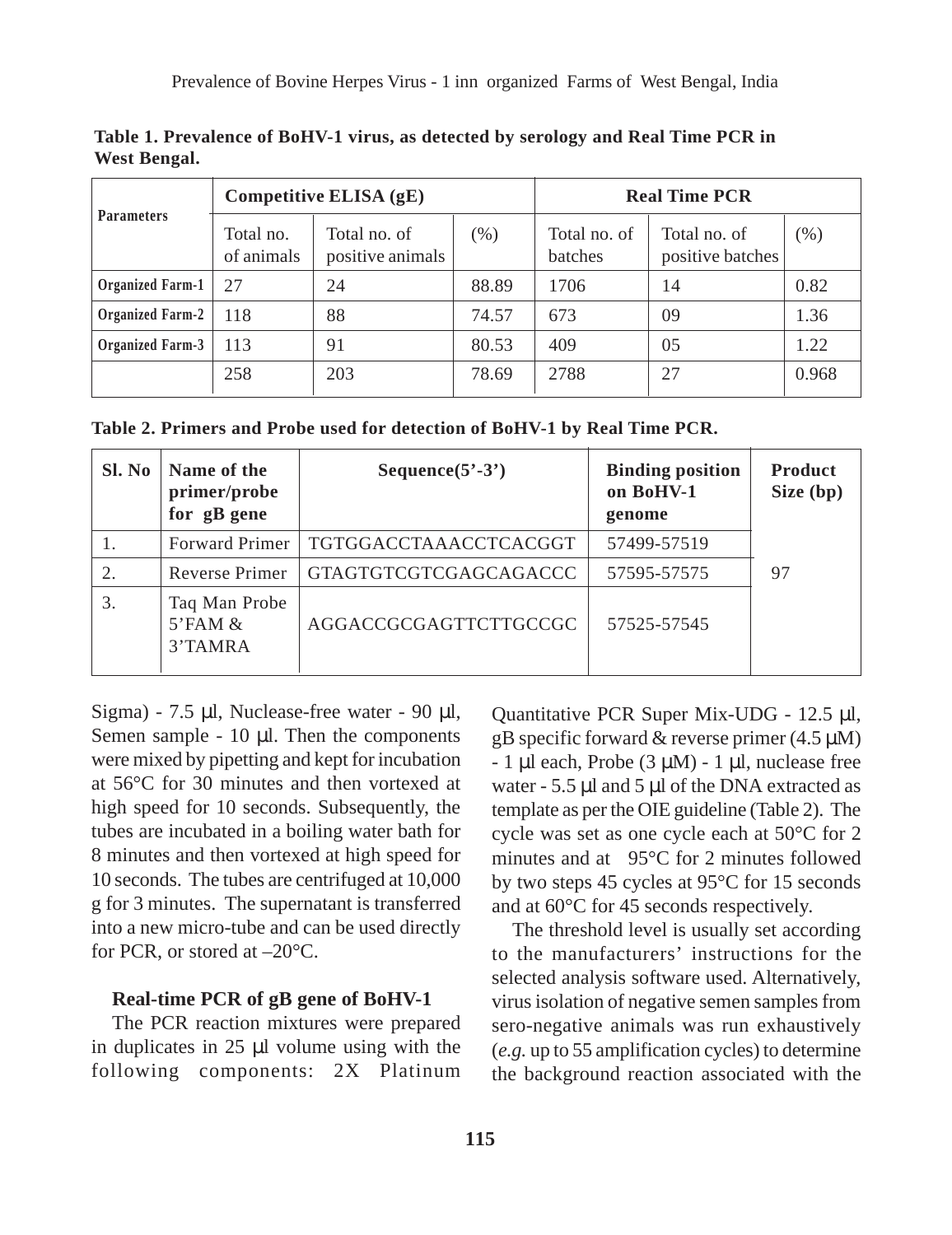

**Fig. 1. Real Time PCR for BoHV-1 detection using gB specific primer probes.**

detection system used. Any sample that has a cycle threshold (Ct) value equal or less than 40 is regarded as positive. Any sample that shows no Ct value is regarded as negative. Negative control and no template control should have no Ct values.

#### **RESULTS AND DISCUSSION**

A total of 258 number sera samples were collected from three semen stations of West Bengal which showed 203 positive animals (78.69%). Each and every batch of frozen semen from all the bulls positive by ELISA was tested by real time PCR. Total 2788 frozen semen straws were tested by gB gene specific primers and probes which showed 27 batches positive (0.968%) (Fig. 1, Table 1).

Peculiarities of BoHV-1 is that it maintains

latency in trigeminal nerve ganglia (Pastorel *et al.,* 1984). The virus breaks the latency after exposure to the corticosteroid treatment or hostile environment when the immunity falls. It has been also found that BoHV-1 excretes higher titre of virus during the primary phase of infection than later phase infection when the shedding is intermittent (Bitsch 1973). Several techniques such as virus isolation in MDBK cell lines, immune electron microscopy and PCR targeting various genes of the virus have been tried for the detection of BoHV-1 in bovine semen. Although virus isolation in MDBK cell lines remains the gold standard for detection of the virus, this method has limitations with regard to sensitivity, cytotoxicity of semen. Various PCR methods have been reported to be useful for detection of the virus. However, PCR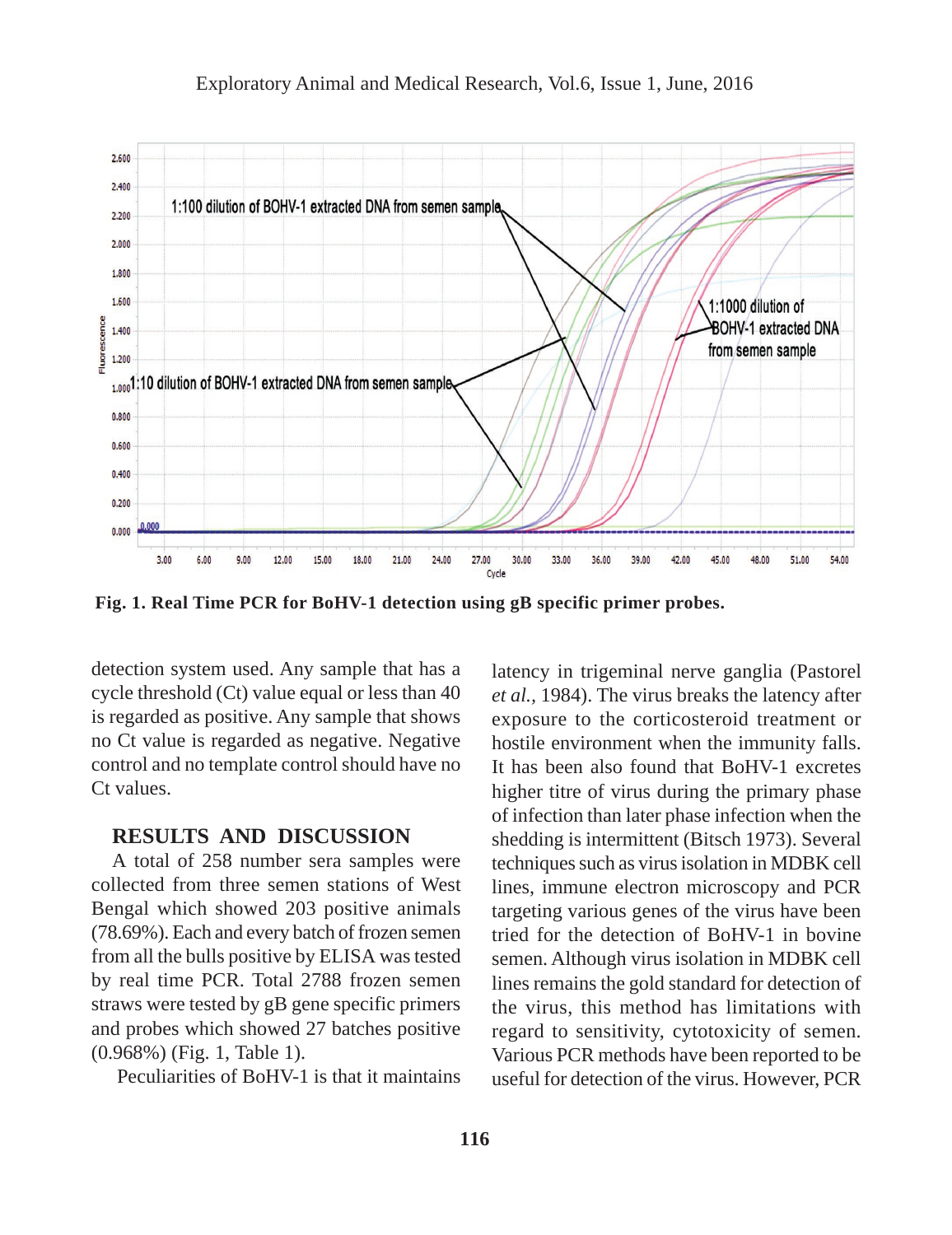inhibitory substances in bovine semen interfere with the amplification of the target DNA. Therefore, attempts have been made to standardise and validate a real-time PCR to detect BoHV-1 in bovine frozen semen from naturally infected cattle and buffalo (Wang *et al.,* 2007). As per Rana *et al.,* (2011) for production of bovine frozen semen, all the batches from semen donating bulls positive in ELISA must be screened through real-time PCR for distribution of IBR virus free semen for Artificial Insemination purpose in field.

In the present study, a pair of gB genespecific published primers designed to detect viral DNA of all BoHV-1 strains, including subtypes 1.1 and 1.2, were used for amplification of the highly conserved 97 bp fragment of gB gene augmented with the use of a 5´nuclease oligo-probe (TaqMan) for the detection of amplified products. PCR amplification of tenfold serial dilutions of the positive BHV-1 virus spiked with semen negative in BoHV-1 produced mean Ct value of 27.02, 30. 27 and 32.45 up to 1: 1000 dilutions which supports the OIE guideline. The positive samples showed the Ct value with in the mean 38.42. The semen samples showing Ct value up to 40 was included as positive samples and above that it was regarded as negative sample. The results from this study indicate that the real-time PCR assay offers greater sensitivity and will be valuable in detecting low titre of virus in extended semen samples.

#### **CONCLUSION**

The present study clearly indicated that though high sero prevalence of BoHV-1 semen donating bulls, the virus is excreted in very low frequency through semen. Further investigation requires establishing the subtypes of the virus excreted through semen by cloning and sequencing of gC gene of the virus.

#### **ACKNOWLEDGEMENT**

The authors are thankful to the Director, Animal Husbandry and Veterinary Services, Govt. of West Bengal and Additional Director, ARD, Institute of Animal Health and Veterinary Biologicals (R&T), Belgachia, Kolkata for providing all the facilities to carry out this work.

#### **REFERENCES**

Bitsch V (1973) Infectious Bovine Rhinotracheitis Virus infection in bulls, with special reference to preputial infection. Appl Microbiol 26: 337-343.

Kendrick JW, McEntree K (1987) The effect of artificial insemination with semen contaminated with IBR–IPV virus. Cornell Vet 57: 3-11.

Masri SA, Olson W, Nguyen PT, Prins S, Deregt D (1996) Rapid detection of bovine herpesvirus 1 in the semen of infected bulls by a nested polymerase chain reaction assay. Can J Vet Res 60: 100-107.

Pastoret PP, Thiry E, Brochier B, Derboven G, Vandevogle H (1984) The role of latency in the epizootiology of infectious bovine rhinotracheitis. In Latent herpesvirus infection in veterinary medicine (G. Wittmann, R. Gaskell & H.J. Rzhia, eds.). Martinus Nijhoff, The Hague. 191-209.

Rana SK, Kota SNLS, Samayam PNR, Rajan S, Srinivasan VA (2011) Use of real-time polymerase chain reaction to detect Bovine Herpes Virus-1 in frozen cattle and buffalo semen in India. Veterinaria Italiana 43(3): 313-322.